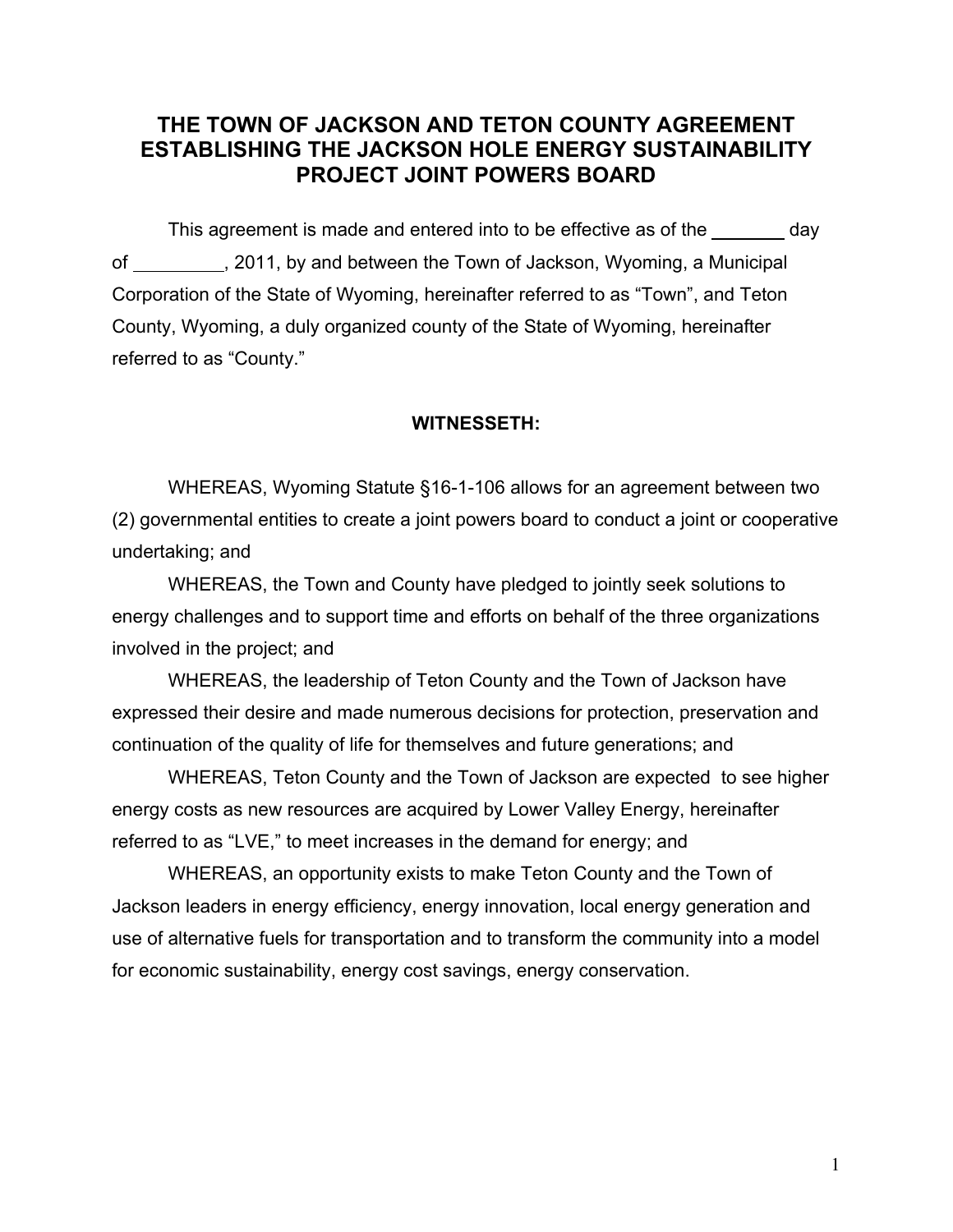NOW THEREFORE, it is hereby resolved by the Jackson Town Council and the Teton County Board of County Commissioners in separate meetings duly assembled, and in consideration of the foregoing and of the cooperation to be had between the parties and the performance of the promises contained herein, and the parties hereto agree as follows:

**1. Purpose.** The purpose of this agreement is to jointly create and establish a Joint Powers Board for energy conservation and renewable energy, (hereinafter referred to as the Board). The Board shall be a body corporate and politic, and a public corporation with power to sue and be sued.

**2.** Duration. This agreement shall commence on the date of approval by the Wyoming Attorney General, following the adoption and approval of this agreement by both parties hereto, and shall continue until such time as it is dissolved by either party.

**3. Name.** This agreement creates the Jackson Hole Energy Sustainability Project Joint Power Board.

**4. Board Composition.** The Board shall consist of nine (9) voting members all of whom shall be qualified electors of Wyoming. The Jackson Town Council shall appoint two members that are town councilpersons, a town employee and/or the Mayor; and the Town Council shall also appoint one community member to serve on the board. The Teton County Board of County Commissioners shall appoint two members that are Commissioners and/or a county employee and one community member to serve on the board. The Town and County shall jointly appoint two members that are either employees or board members of Lower Valley Energy, and the town and county shall jointly appoint a community member. The Board shall elect a Chairman, Vice-Chairman, Secretary and Treasurer for 1 year terms. Vacancies for unexpired terms of appointees shall be filled by their respective appointing entity. No individual member of the board shall be personally liable for any actions or procedure of the board. When actually engaged in the performance of their duties, members of the board shall receive no compensation but may be reimbursed for travel and per diem expenses as provided to state employees and as approved by the board. All members shall serve 3 year terms. For the initial term the three (3) community members shall serve 3 year terms. Of the remaining six (6) members, three (3) of the members shall serve an initial term of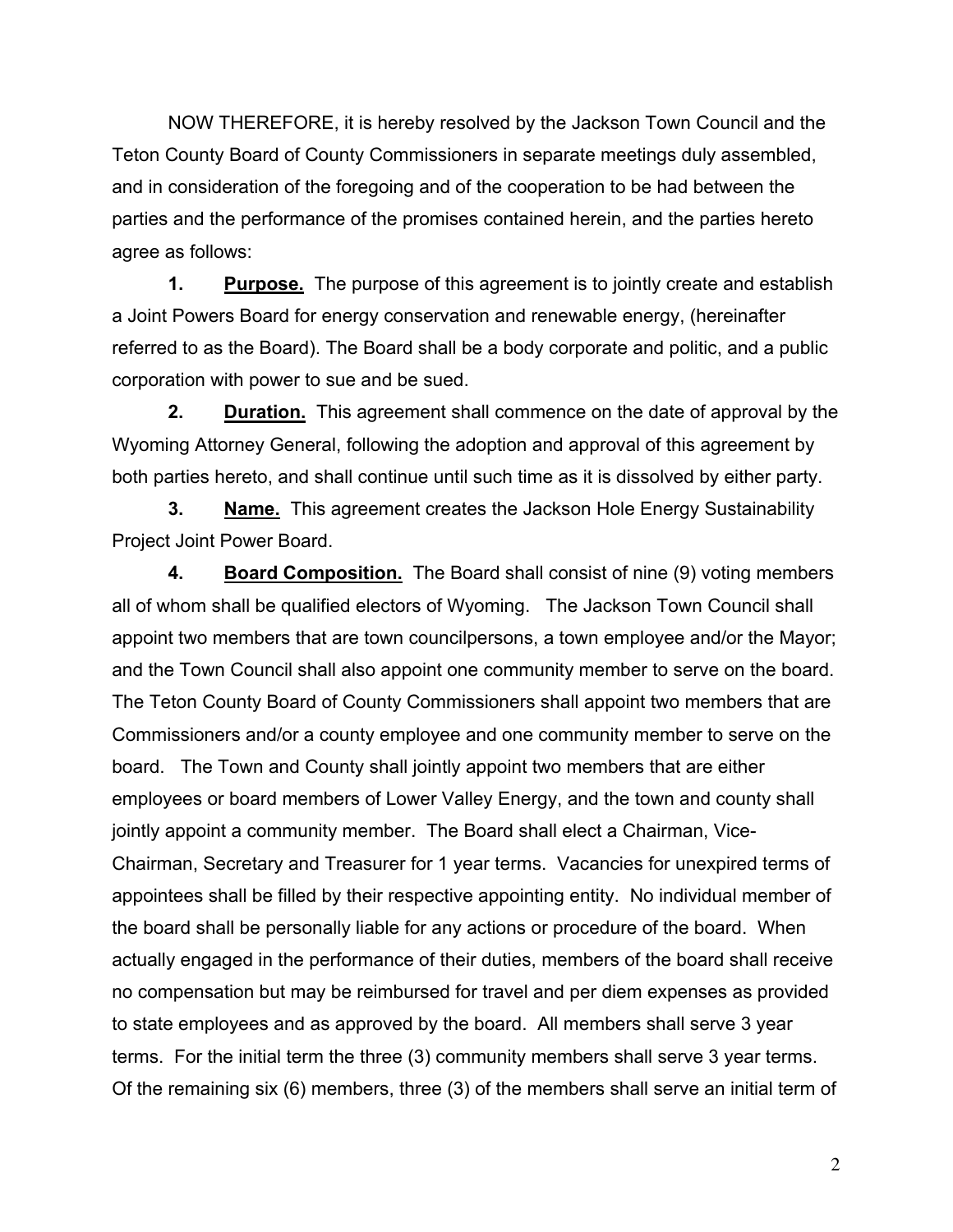2 years and three (3) of the members shall serve an initial term of 1 year, being evenly divided between the Town, County, and Lower Valley Energy. The appointing bodies shall decide which member is serving an initial term of 1 year and 2 years.

**5. Removal**. Any community member appointed may be removed with or without cause or notice by the entity that appointed that particular community member.

### **6. Powers and Duties of the Board.** The Board shall:

(a) Promptly following appointment of its members, the board shall meet and organize. The Secretary of the Board shall notify the Town of Jackson Clerk and the Teton County Clerk of the Board's organization and shall file a certificate with the Teton County Clerk and the Secretary of State showing its organization. Upon filing of the certificate with the Teton County Clerk and the Secretary of State the board shall automatically become a body corporate and politic, and a public corporation with power to sue and be sued.

(b) The Board shall meet at least once every three (3) months at the call of the chairman or within five (5) days after an oral or written request of a majority of the board members.

**7. Ownership of Facilities.** The Town and County shall each be deemed to own a one-half (1/2) undivided interest in equipment and facilities. Future acquisitions of property must be designated as co-owned by the Town and County or as solely owned by either the Town or County at the time of its acquisition. If property is not designated at its time of acquisition, the default shall be sole ownership by the respective Party. The Town and County shall jointly operate and maintain any facilities.

# **8. Financing and Budget.**

(a) Fiscal Manager. The Board shall contract with a fiscal manager.

(b) Investment. Investment of idle funds must be done in compliance with the Board adopted investment policy and Wyoming Statutes.

(c) Attorney. The Teton County Attorney's Office shall serve as legal counsel to the Board.

(d) Budget Approval. The Budget shall be reviewed and approved by the Town Council and the Board of County Commissioners. The Board shall submit their proposed budget to the parties no later than May 15 of every year.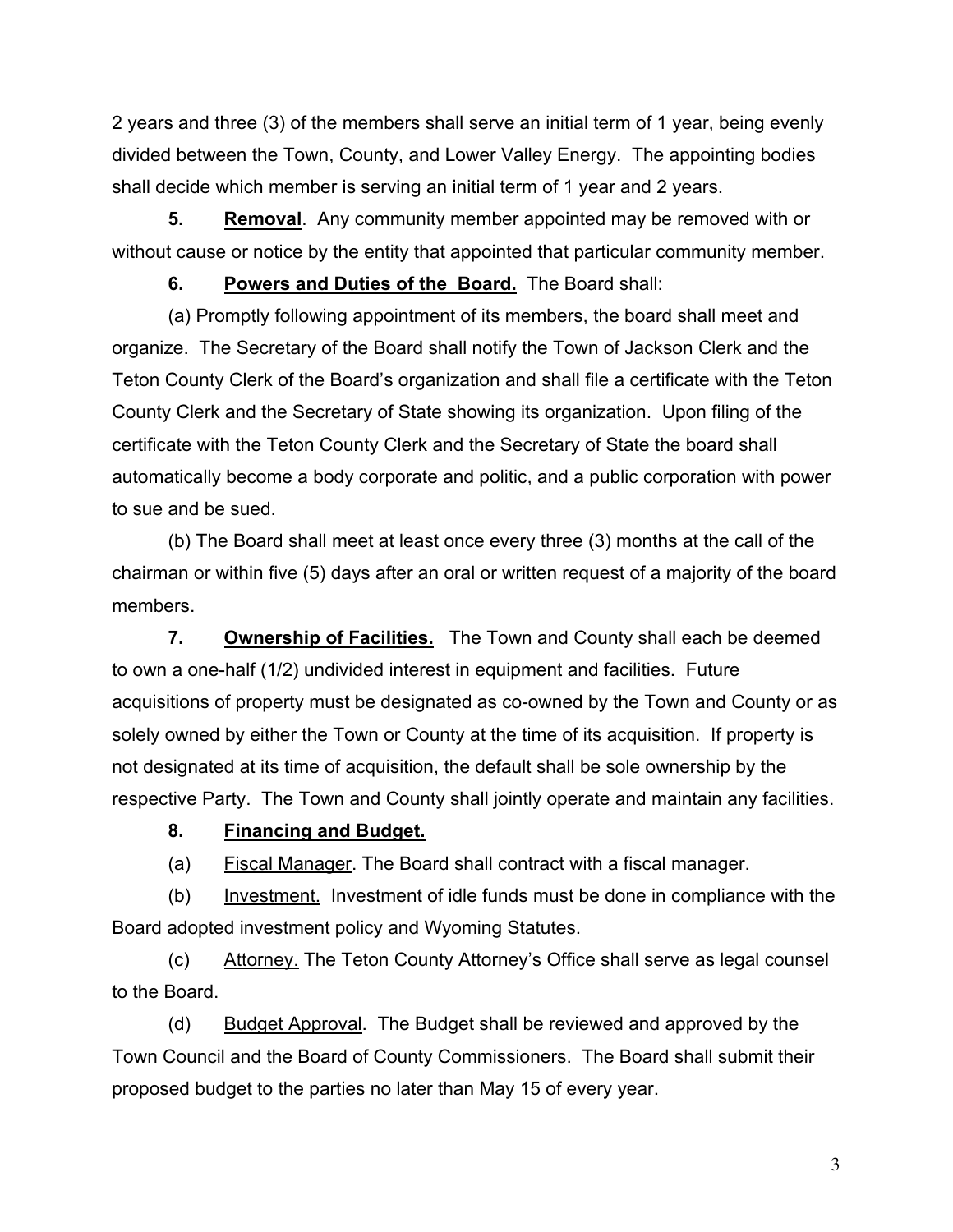**9. Auditor Recommendations.** The Parties intend to abide by all recommendations of their auditors. Recommendation of the parties' auditors proposed after the date hereof shall be deemed incorporated herein as they may be made from time to time. The Board shall hire the same firm used by either Teton County or the Town of Jackson to do all audits. The annual audit shall be delivered to the County and Town within 10 days of receipt by the Board.

**10. Methods of Operation.** The Board shall not have employees but may engage through professional and service contracts for technical, legal, research, and consulting services. In the performance of its duties the Board may utilize the services of any officer or employee of the Town or County with the approval of the Town Council, Board of County Commissioners, or elected County official depending on the assistance needed. Property which is solely owned by the Town shall be insured by the Town. Any property in which the County has an ownership interest shall be insured by the County.

**11.** Executive Director. The Board may contract with an executive director to support the Board in defining and carrying out the goals and objectives, manage projects, coordinate programs and events with a focus on community engagement and public outreach, develop partnerships, manage processes, analyze and report financial data, and assist with strategic planning. The executive director shall serve as an independent contractor.

**12. Termination or Extension of Agreement.** This agreement may be terminated by the resolution of either the Board of County Commissioners of Teton County, Wyoming, or the Town Council of the Town of Jackson, Wyoming duly adopted; provided, however, that neither party shall be permitted to terminate this agreement or its obligations hereunder if said termination, or the manner of termination, constitutes a breach of any contract for the purpose, lease, use or hiring of any facilities, property or services pursuant hereto. Upon such termination, all properties belonging to one of the agencies which provided the property as hereinabove designated, shall revert to and be the sole and separate property of that agency.

4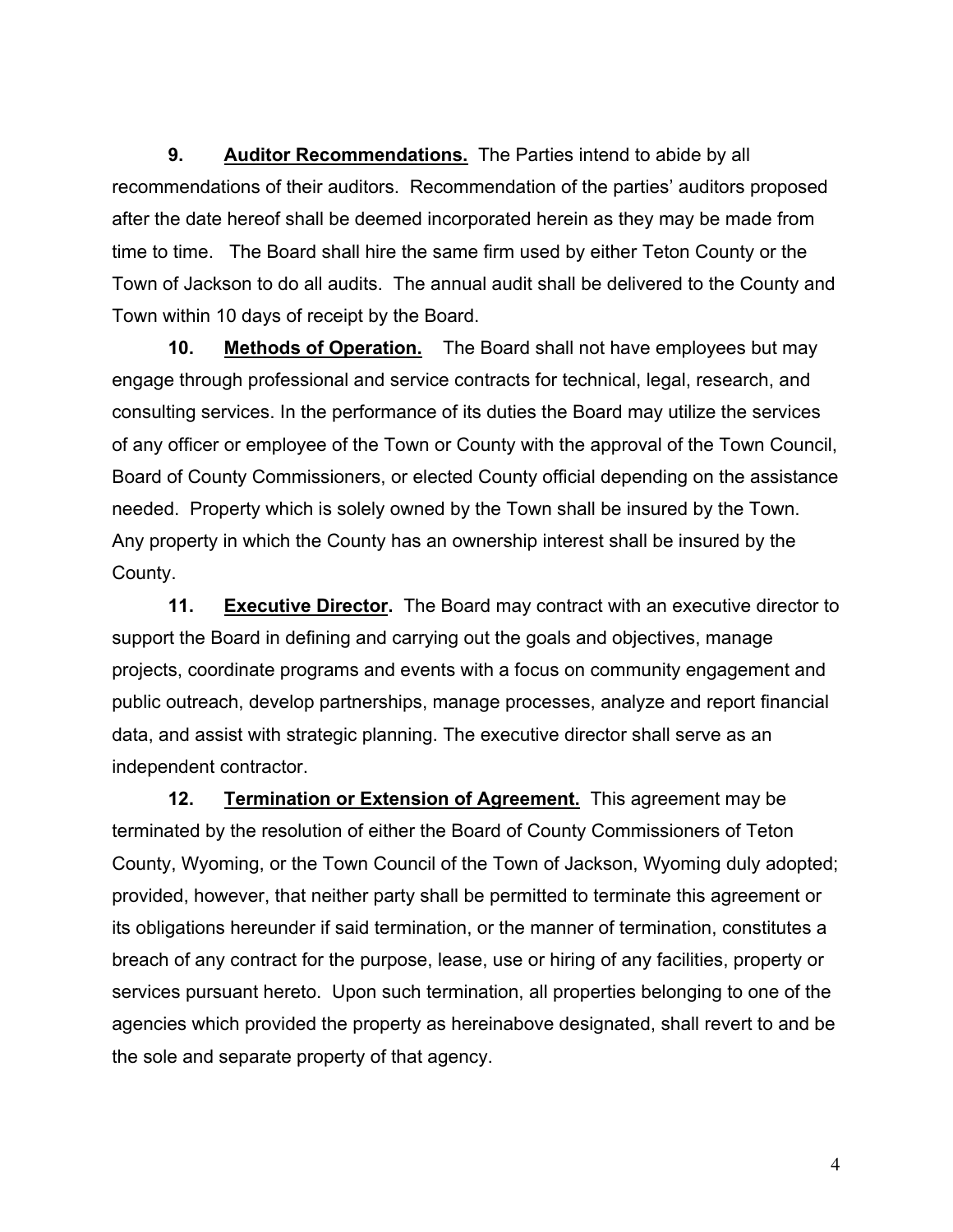**13. Prior Agreements.** This agreement shall supersede any and all prior agreements between the parties hereto with respect to the energy sustainability project and all such related facilities, and any such prior agreements are hereby rescinded and rendered null and void. This agreement contains the entire agreement between the parties concerning the establishment of a separate entity as hereinabove contemplated for the travel and tourism board hereinabove described.

IN WITNESS WHEREOF, the undersigned have executed this agreement on the day and year indicated, but to be effective as of the day and year above written.

TOWN OF JACKSON, WYOMING

l Mark Barron, Mayor date

Attest:

By:

Roxanne DeVries Robinson, Town Clerk

BOARD OF COUNTY COMMISSIONERS OF TETON COUNTY, WYOMING

> l Benjamin Ellis, Chair date

Attest:

By:

Sherry Daigle, County Clerk